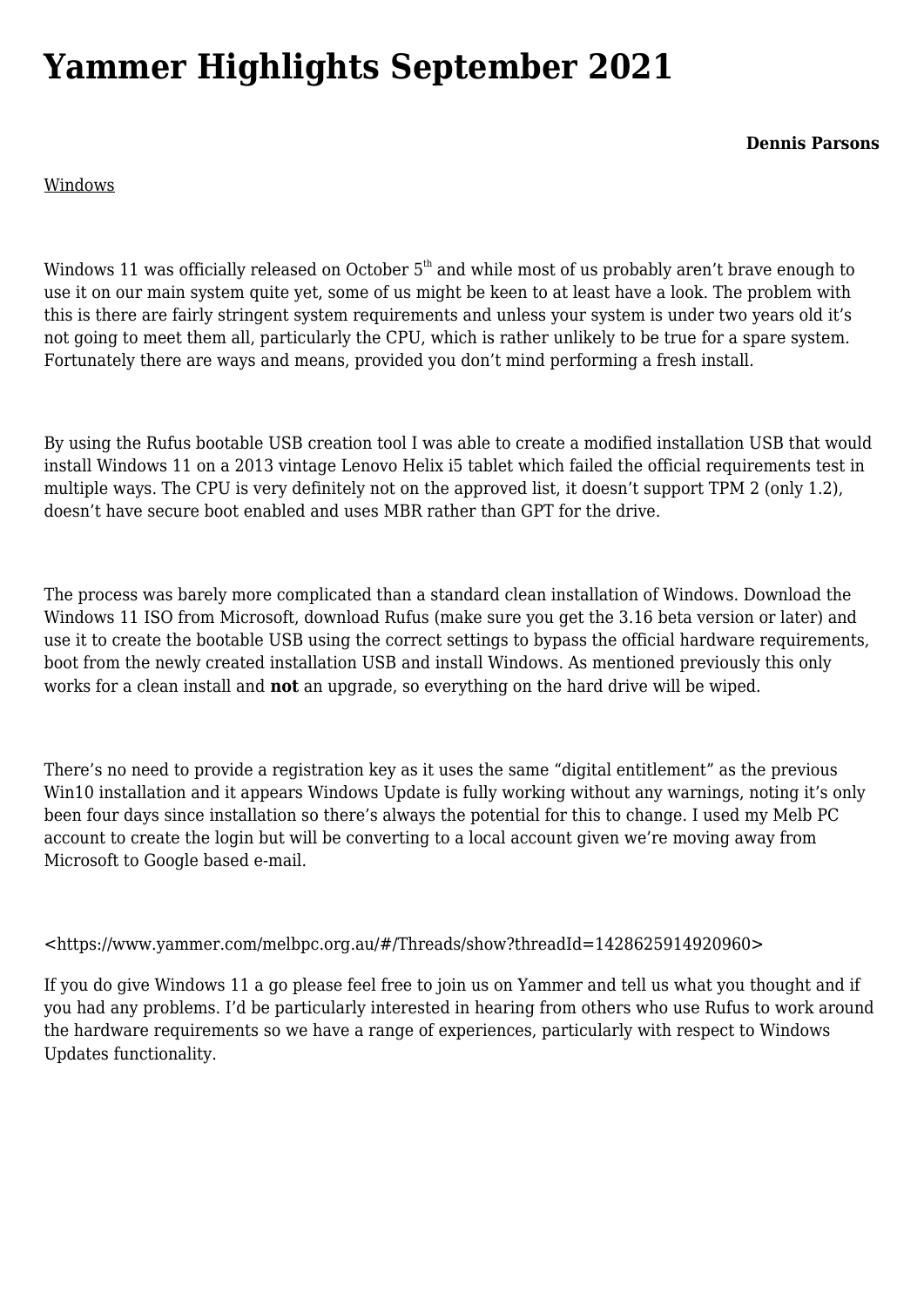

System info showing Windows 11 Pro running on a 2013 i5 processor

<[https://www.yammer.com/melbpc.org.au/#/threads/inGroup?Type=in\\_group&feedId=4788701](https://www.yammer.com/melbpc.org.au/#/threads/inGroup?Type=in_group&feedId=4788701)>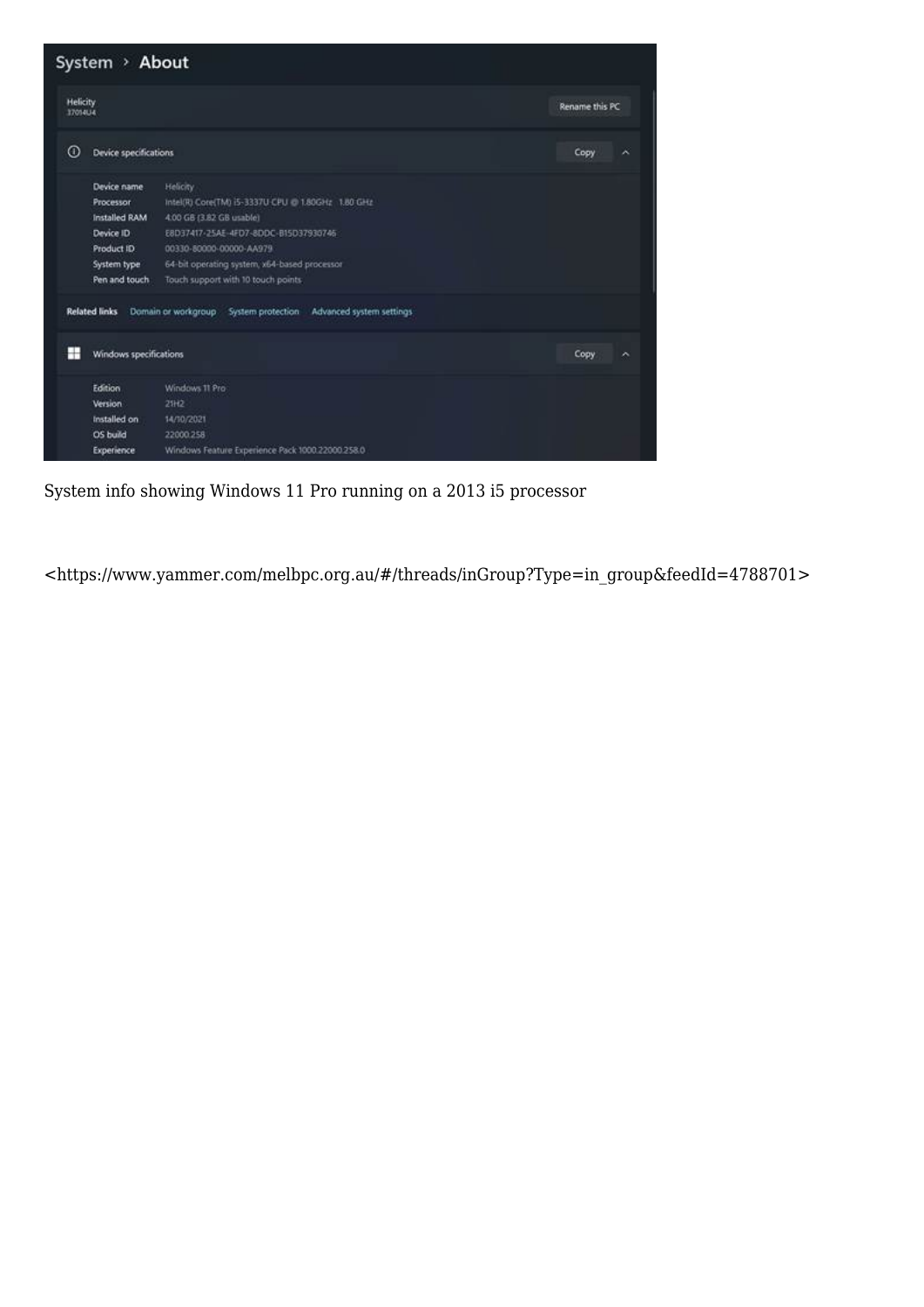

2013 Lenovo Helix running Windows 11

## Computer Help

With Windows 11 now available as a free upgrade I was curious how interested our members are in using it, so I'm conducting another of our quick and dirty Yammer polls. Please feel free to add your vote, the more the merrier.

So far the numbers from our **hugely** statistically significant sample of 27 seem reasonably favourable for Win11, with 30% already using it or will be relatively soon and a further 33% will when they buy a new system with it already installed. 11% are considering switching to Linux to join the 7% who already are.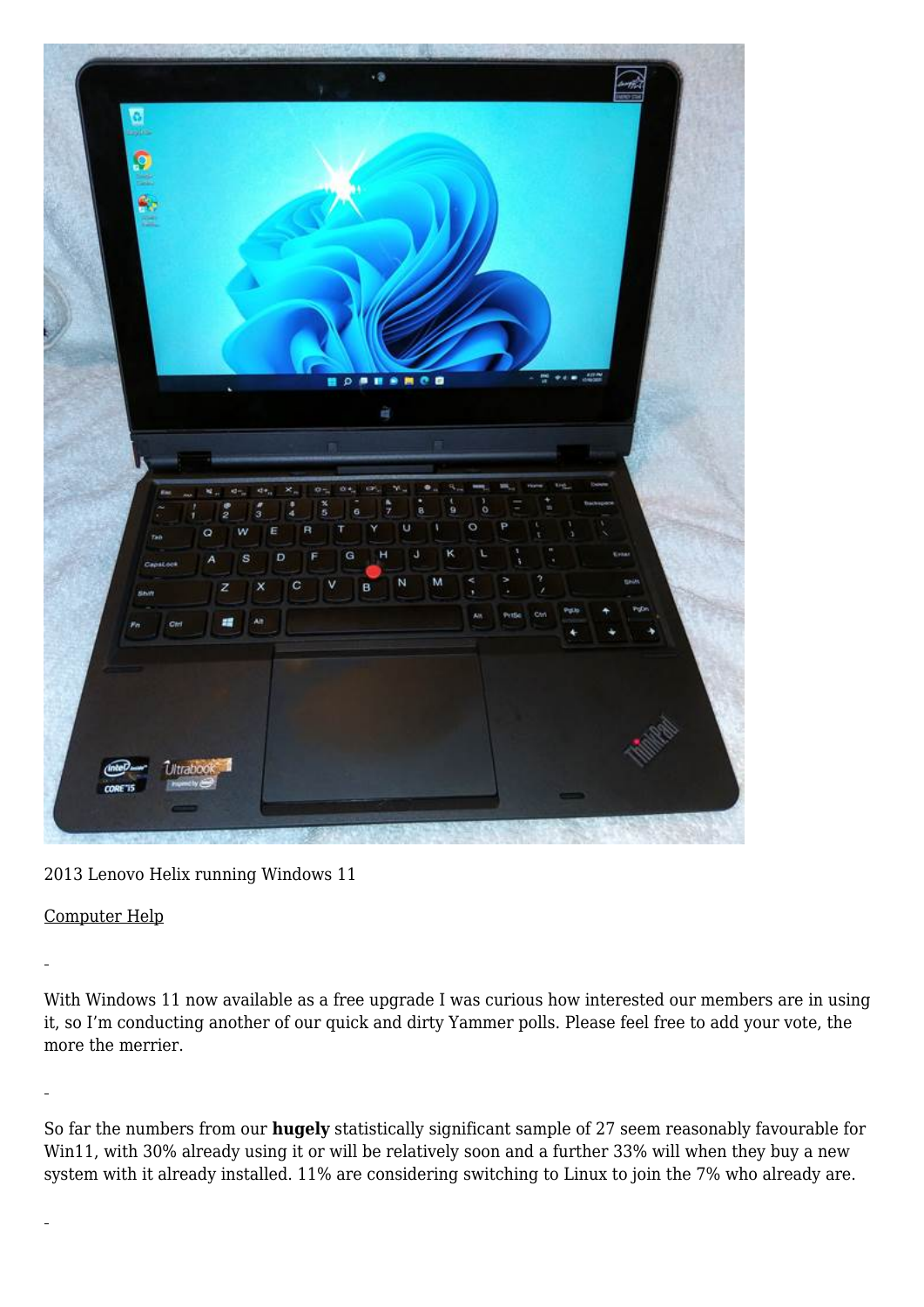It will be interesting to see how it all plays out, particularly if a reliable means of upgrading an existing Win10 installation on a system that doesn't meet the hardware requirements is developed. Provided Windows Updates continue to function correctly of course. Given that Win10 can be run on a 10 year old system it will be a shame if the same won't apply to Win11. Maybe people will just have to bite the bullet and perform a clean install, assuming the Rufus method (as seen above) still works fully. As much of a pain as a clean Windows install is, it does start you off with a fresh system clear of accumulated rubbish.

## <<https://www.yammer.com/melbpc.org.au/#/Threads/show?threadId=1430235896446976>>

Now that it's been released will you be installing Windows 11?



### NBN Questions and Comments

Harry related a less that satisfactory experience he had with churning his NBN service from Telstra to Aussie Broadband – it was meant to include porting the "landline" number but ended up with it being cancelled instead. It's not clear who was to blame – Telstra could have failed to action the request to port the number and cancelled the number once Harry's NBN service was transferred or ABB could have failed to request it in a timely manner.

To get his number back Harry had to initiate a new phone service with Telstra and then get it ported to ABB. In hindsight he thinks he should have taken the option of paying ABB \$30 to set up a new account and worried about sorting out a refund later.